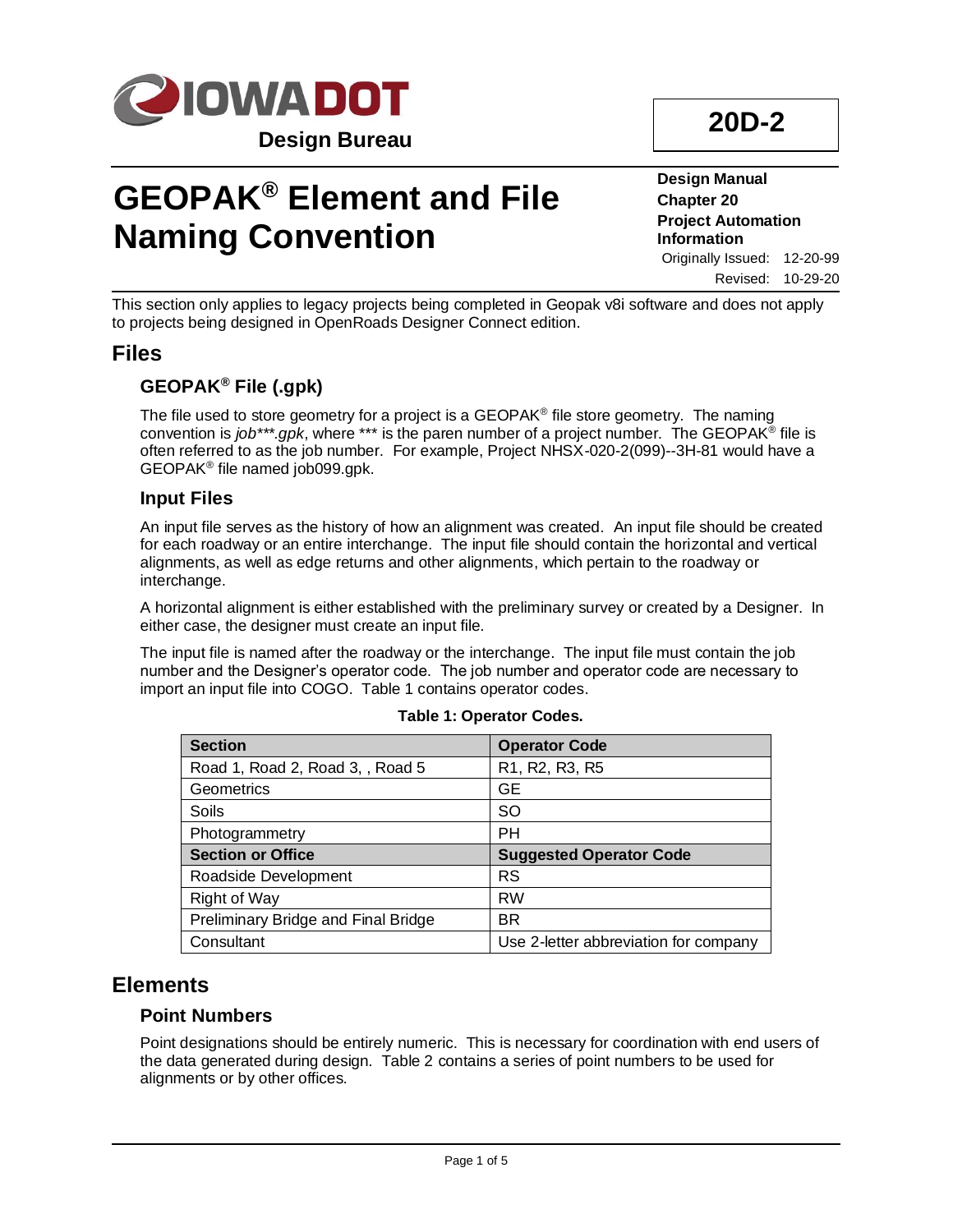| Preliminary survey control points                    | 1-999         |
|------------------------------------------------------|---------------|
| <b>Bridge</b>                                        | 1,000-1,499   |
| District survey crews                                | 1,500-3,499   |
| <b>Right-of-Way Design and District Right-of-Way</b> |               |
| centerline points not numbered by Design             | 3,500-3,999   |
| existing ROW points                                  | 4,000-4,999   |
| new ROW points                                       | 5,000-5,999   |
| temporary easement points                            | 6,000-6,999   |
| property points                                      | 7,000-7,999   |
| section corners, lot corners, etc.                   | 8,000-8,999   |
| <b>Design and Location Section</b>                   |               |
| miscellaneous                                        | 9,000-9,999   |
| detour alignments                                    | 10,000-19,999 |
| major roadway 1                                      | 20,000-20,999 |
| major roadway 2                                      | 21,000-21,999 |
| major roadway                                        | 22,000-22,999 |
| minor roadway 1                                      | 30,000-39,999 |
| minor roadway 2                                      | 40,000-49,999 |
| minor roadway 3                                      | 50,000-59,999 |
| minor roadway                                        | 60,000-69,999 |

#### **Table 2: Point Numbers.**

A description should be applied to each point. A description is useful for sorting and describing points. The first part of the description should contain the chain name, followed by a description of the point, see Figure 1.

|             | Store Point                                             |              |
|-------------|---------------------------------------------------------|--------------|
|             | 10000<br>Point Name:                                    |              |
|             | Auto Increment<br>Coordinates                           | Point Number |
|             | Northing:<br>10000<br>DP.<br>Easting:<br>10000          |              |
|             | Station:<br>Elevation:<br>П                             |              |
|             | PCode:<br>٠<br>Scale:<br>Point Cell:<br>г               |              |
| Description | Feature:<br><br>ML495 PI CUR 10000<br>Description:<br>罓 |              |
|             | Store Point                                             |              |

**Figure 1:** GEOPAK® Pallet for Storing a Point.

- 1 \$ PARCLO B
- $*$  2  $$$  LOOP B
- 3 SET DESCRIPTION ADD "US34B LOOP B Geometrics"
- \* 4 SET FEATURE ADD "CP"<br>\* 5 LOCATE 55550 CHA MLS
- 5 LOCATE 55550 CHA ML STA 100+00 OFFSET 58
- \* 6 LOCATE 55551 CHA SR STA 1100+00 OFFSET 22
- \* 7 ALI PARCLO\_B\_B INC

Command line to add a description when using an incomplete alignment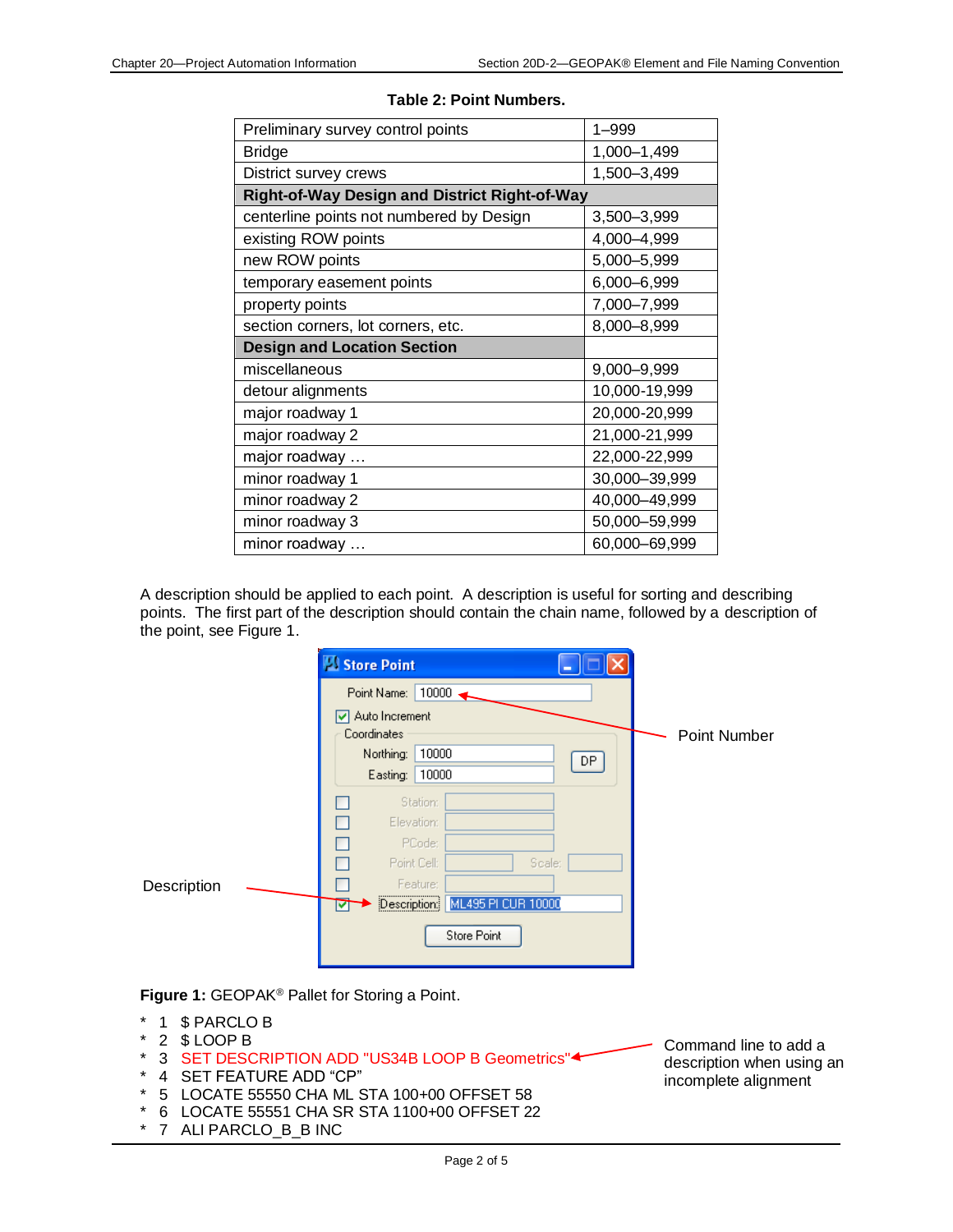## **Major Roadways**

Major roadways are roadways classified as Interstates, US Highways, or State Highways.

## **Minor Roadways**

Minor roadways are non-major roadways that intersect a major roadway.

#### **Intersecting Roadways**

Intersecting roadways are roadways that intersect a minor roadway such as a ramp, entrance to a property, or an intersecting minor roadway.

Intersecting roadways should have point numbers that relate to the minor roadway. Refer to Table 3 for an example.

| minor roadway                | 30,000-30,999 |
|------------------------------|---------------|
| intersecting minor roadway 1 | 31,000-31,999 |
| intersecting minor roadway 2 | 32,000-32,999 |
| intersecting minor roadway   | 33,000-33,999 |
| ramp a                       | 34,000-34,999 |
| ramp b                       | 35,000-35,999 |
| ramp c                       | 36,000-36,999 |
| ramp d                       | 37,000-37,999 |

**Table 3: Point Numbers for Intersecting Roadways.**

## **Edge Returns**

Point numbers for edge returns should relate to the point numbers of the intersecting roadway. Refer to Figure 2 for an example of numbering edge returns.



**Figure 2:** Point Numbering Convention for Edge Returns.

The preference is to station an edge return in relation to the quadrant in which the edge return is located. For example, an edge return in quadrant 2 would begin with Station 20+00.00.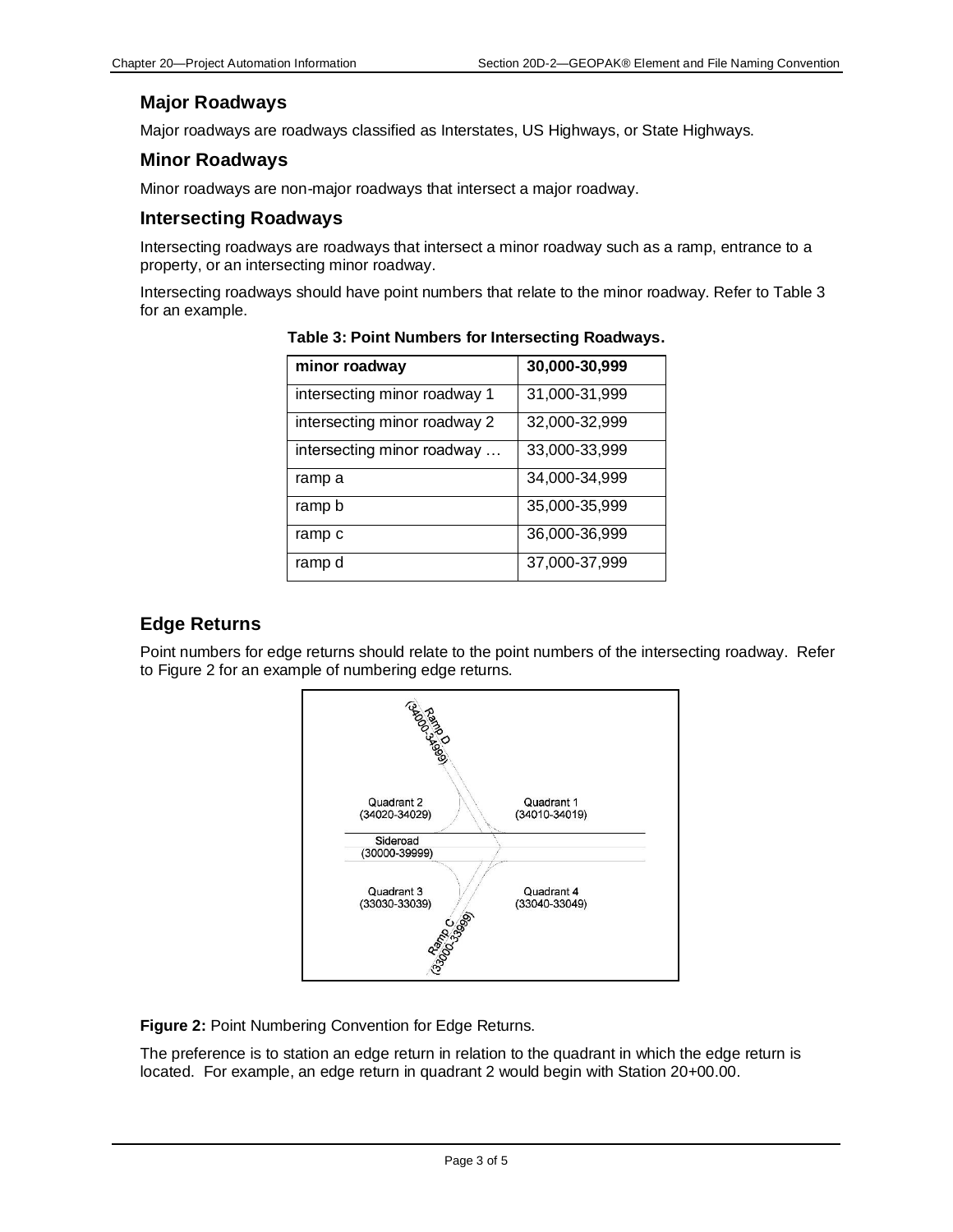#### **Miscellaneous**

Point numbers for miscellaneous alignments such as retaining walls, noise walls, channel shaping, or other alignments should relate to the point numbers of the adjacent roadway, see Figure 3. For example, a retaining wall adjacent to Ramp D would use the 36,100 point series.



**Figure 3:** Point Numbering Association.

## **Simple Curves and Spiral Curve Spiral (SCS)**

A simple curve or SCS should be named according to the first control point used to create it. The preference is to locate and then number a simple curve or SCS by the PI or Master PI. For example, if point 10000 is the PI of a simple curve, the name of the simple curve would be 10000.

#### **Chains and Profiles**

Refer to Tables 4 and 5 for naming chains and profiles:

#### **Table 4: Survey Chains.**

| <b>Mainline</b> | SURrouteNumber (For example, SUR520, SUR018, SUR006) |
|-----------------|------------------------------------------------------|
| side road       | SURsideRoadName (For example, SUR180th, SURD35)      |

#### **Table 5: Construction Chains.**

| mainline            | MLrouteNumber (For example, ML520, ML018, ML006)                                                                                                                                                                                                                                                                                                                                                                                                                                             |
|---------------------|----------------------------------------------------------------------------------------------------------------------------------------------------------------------------------------------------------------------------------------------------------------------------------------------------------------------------------------------------------------------------------------------------------------------------------------------------------------------------------------------|
| side road           | SRsideRoadName (For example, SR180th, SRD35)                                                                                                                                                                                                                                                                                                                                                                                                                                                 |
| edge returns        | Sideroadchainname_RET_Quadrant (For example, SR180th_RET_1,<br>Sr180th_RET_2)                                                                                                                                                                                                                                                                                                                                                                                                                |
| variable<br>medians | ConstructionChainName_DirectionOfTravel (For example, when the median width<br>becomes variable, the centerline of the traveled roadway is no longer parallel or<br>concentric with the construction centerline. Therefore, if the direction of travel is east<br>on the traveled roadway at a variable median area on a segment of US 520, the<br>chain would be ML520E1. If there are multiple variable median segments, the<br>number would be increased, such as ML520E2, ML520E3, etc.) |
| ramps               | SRsideRoadNameA, SRsideRoadNameB, , etc. (For example, at US 520 (ML520)<br>and County Road D35 (SRD35): SRD35A, SRD35B, etc.)                                                                                                                                                                                                                                                                                                                                                               |

Note: If the survey and the construction chains are the same, use the survey naming convention. Renaming a survey chain is not necessary.

#### **Detour Roads**

Detour roads may be an on-site runaround, widening unit, crossing, or any surface needed to place traffic during construction. The uniqueness of a detour road makes a standard chain naming convention difficult. Simply naming each detour as DET1, DET2, and DET3 is sufficient for detour roads.

### **Miscellaneous Chains**

Miscellaneous chains, such as MSE walls, noise walls, or channel shaping alignments are to be named in conjunction with the point series. For example, an MSE wall adjacent to Ramp D would use point series 36,100 and be named 36,100.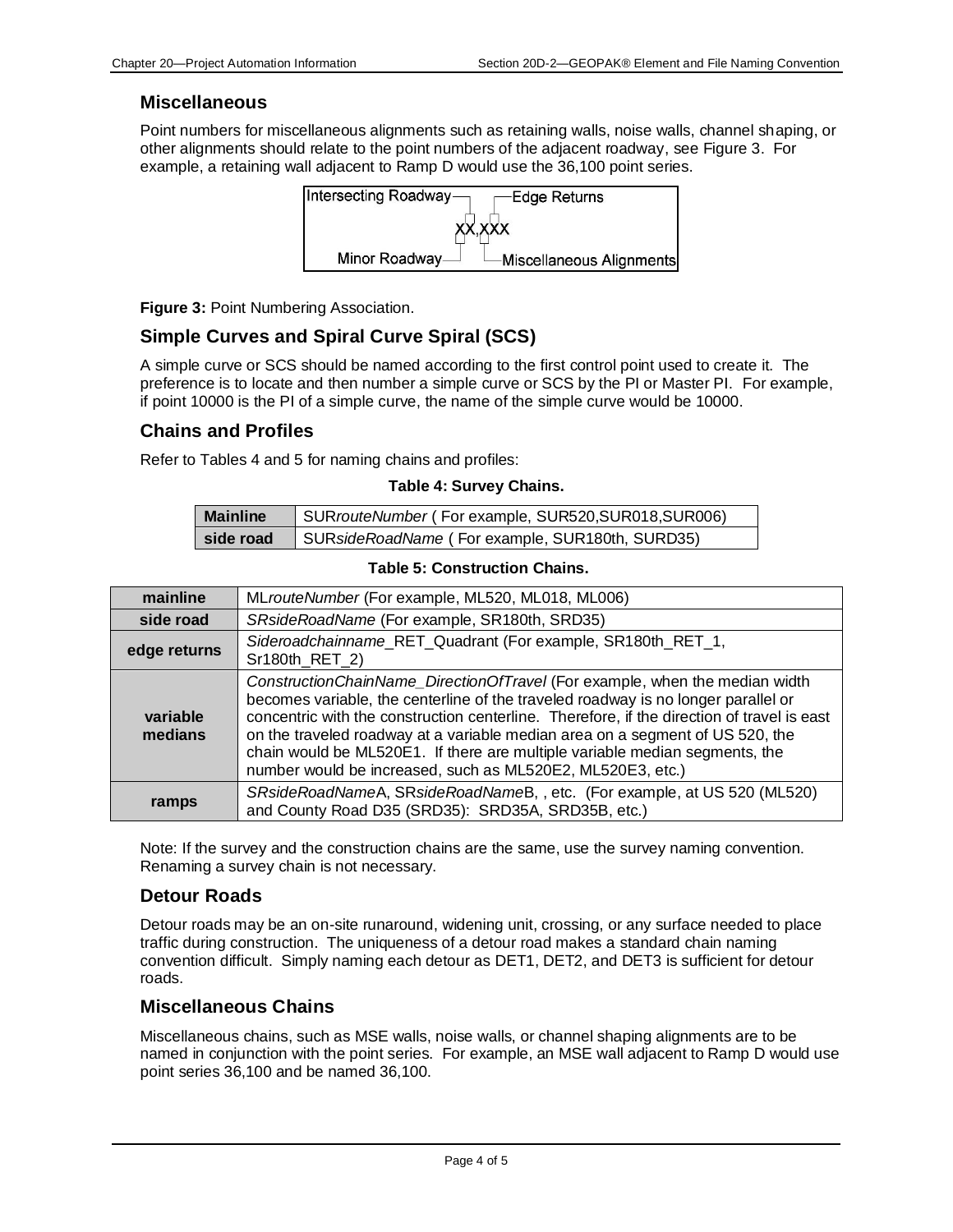### **Vertical Alignments**

Vertical alignments or profiles are named with the chain name as the prefix and either \_E or \_P as the suffix, see Table 6. The suffix is used to distinguish between the existing profile (\_E) and the proposed profile grade (\_P).

**Table 6: Profile Naming Convention.**

| <b>Existing Ground</b> | <b>Proposed</b> |
|------------------------|-----------------|
| chain E                | chain P         |

#### **Ditching**

Ditch grades and bench grades should be named as shown in Figure 4.



**Figure 4:** Chain Naming Convention for Ditch Chains.

|  | Table 7: Ditch Grade Side. |  |
|--|----------------------------|--|
|  |                            |  |

| <b>Side Options</b> |                    |
|---------------------|--------------------|
| DGL                 | Left Ditch         |
| DGR                 | <b>Right Ditch</b> |
| DGM                 | Median Ditch       |

For example, the name for the left ditch chain along mainline 520 would be ML520\_DGL\_650.